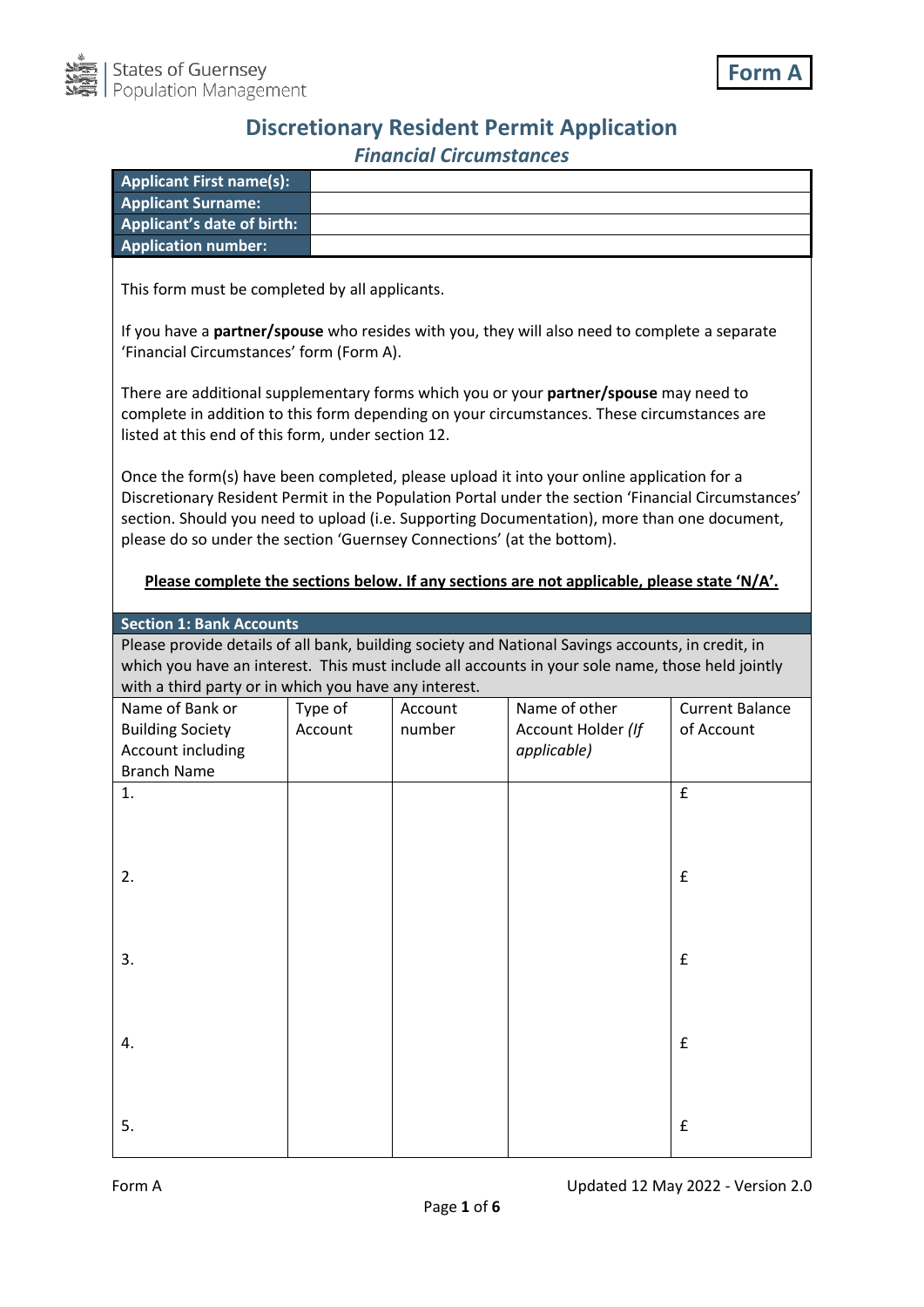| Section 1a: Supporting Documentation (If applicable) |             |  |
|------------------------------------------------------|-------------|--|
| <b>Type</b>                                          | <b>Tick</b> |  |
| Please provide 12 months of bank statements          |             |  |
| for all accounts listed.                             |             |  |

| Section 2: Stocks, Gilts, Other Quoted Securities and Premium Bonds (If applicable)                   |      |             |                      |
|-------------------------------------------------------------------------------------------------------|------|-------------|----------------------|
| Give details of all stocks, gilts, and other quoted securities which you hold or have an interest in. |      |             |                      |
| Do not include dividend income as this must be disclosed separately (Form F).                         |      |             |                      |
| Name                                                                                                  | Type | Size        | <b>Current Value</b> |
|                                                                                                       |      |             |                      |
|                                                                                                       |      |             |                      |
|                                                                                                       |      |             |                      |
|                                                                                                       |      |             |                      |
|                                                                                                       |      |             |                      |
|                                                                                                       |      |             |                      |
|                                                                                                       |      |             |                      |
|                                                                                                       |      |             |                      |
|                                                                                                       |      |             |                      |
|                                                                                                       |      |             |                      |
|                                                                                                       |      |             |                      |
| Section 2a: Supporting Documentation (If applicable)                                                  |      |             |                      |
| <b>Type</b>                                                                                           |      | <b>Tick</b> |                      |
| Please provide statements confirming the                                                              |      |             |                      |
| current value of any asset listed above                                                               |      |             |                      |

| Section 3: Monies Owed to You                        |                            |             |                                 |
|------------------------------------------------------|----------------------------|-------------|---------------------------------|
| <b>Brief Description of Debt</b>                     | <b>Balance Outstanding</b> |             | <b>Remaining Repayment Term</b> |
|                                                      |                            |             |                                 |
|                                                      |                            |             |                                 |
|                                                      |                            |             |                                 |
|                                                      |                            |             |                                 |
|                                                      |                            |             |                                 |
|                                                      |                            |             |                                 |
|                                                      |                            |             |                                 |
|                                                      |                            |             |                                 |
| Section 3a: Supporting Documentation (If applicable) |                            |             |                                 |
| <b>Type</b>                                          |                            | <b>Tick</b> |                                 |
| Please provide where possible documentary            |                            |             |                                 |
| evidence of any money owed to you                    |                            |             |                                 |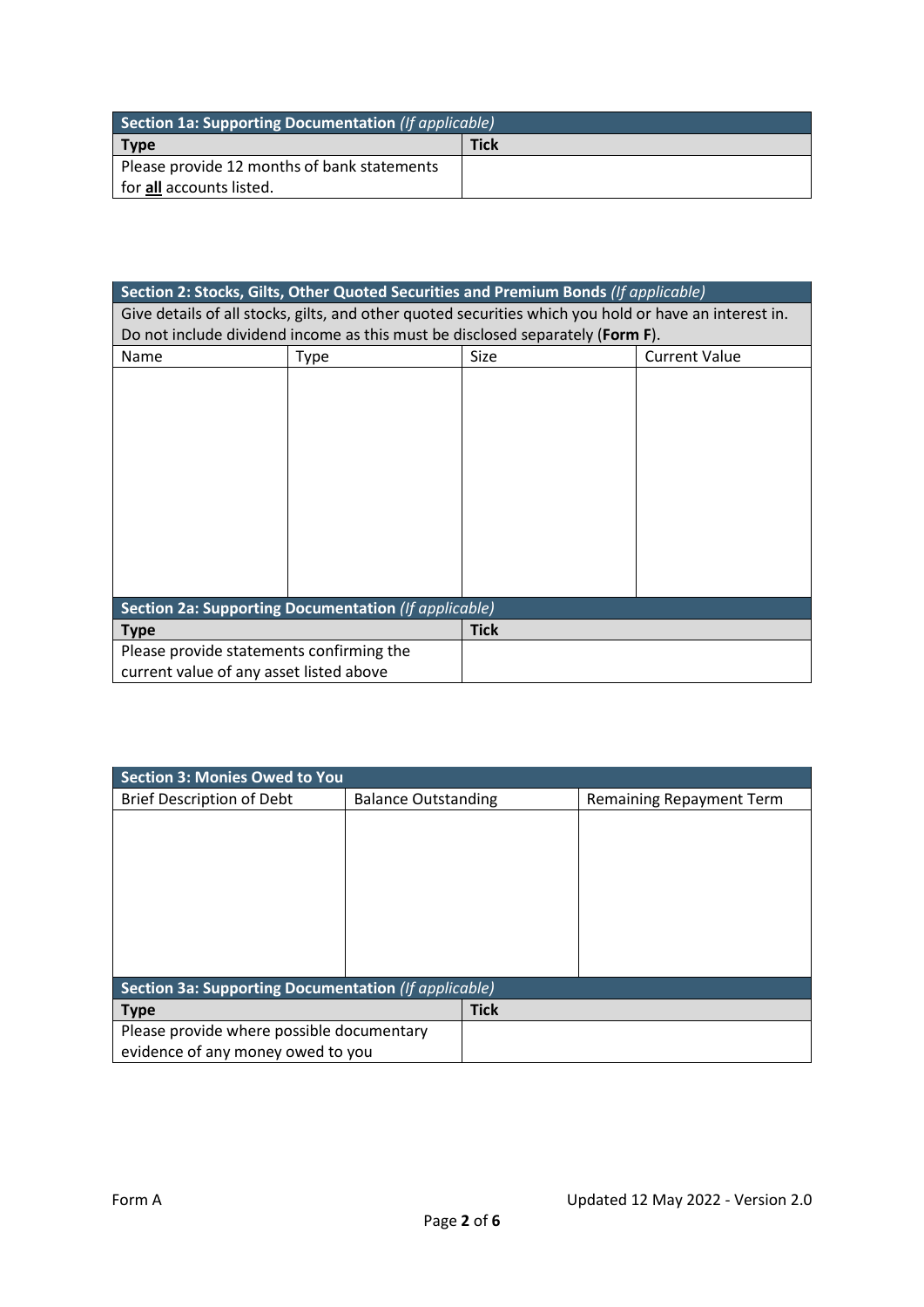| <b>Section 4: Cash Savings</b>                                                                   |        |          |  |
|--------------------------------------------------------------------------------------------------|--------|----------|--|
| Give details of all cash savings held in excess of £300. You must state where it is held and the |        |          |  |
| currency it is held in.                                                                          |        |          |  |
| Where held                                                                                       | Amount | Currency |  |
|                                                                                                  |        |          |  |
|                                                                                                  |        |          |  |
|                                                                                                  |        |          |  |
|                                                                                                  |        |          |  |
|                                                                                                  |        |          |  |
|                                                                                                  |        |          |  |
|                                                                                                  |        |          |  |

| <b>Section 5: Personal Belongings</b>                                                                    |            |  |
|----------------------------------------------------------------------------------------------------------|------------|--|
| Give details of all personal belongings individually worth more than £2000 - by way of example,          |            |  |
| cars (gross value), collections, pictures, jewellery, furniture, and household belongings. (This list is |            |  |
| not exhaustive).                                                                                         |            |  |
| Item                                                                                                     | Sale Value |  |
|                                                                                                          |            |  |
|                                                                                                          |            |  |
|                                                                                                          |            |  |
|                                                                                                          |            |  |
|                                                                                                          |            |  |
|                                                                                                          |            |  |
|                                                                                                          |            |  |
|                                                                                                          |            |  |

| <b>Section 6: Other Realisable Assets</b>                                                           |                      |  |
|-----------------------------------------------------------------------------------------------------|----------------------|--|
| Give details of any other realisable assets not yet mentioned, for example, unit trusts, investment |                      |  |
| trusts, commodities, and futures. (This list is not exhaustive).                                    |                      |  |
| <b>Type</b>                                                                                         | <b>Current Value</b> |  |
|                                                                                                     |                      |  |
|                                                                                                     |                      |  |
|                                                                                                     |                      |  |
|                                                                                                     |                      |  |
|                                                                                                     |                      |  |
|                                                                                                     |                      |  |
|                                                                                                     |                      |  |
|                                                                                                     |                      |  |
| Section 3a: Supporting Documentation (If applicable)                                                |                      |  |
| <b>Tick</b>                                                                                         | <b>Type</b>          |  |
| Please provide documentary evidence of the                                                          |                      |  |
| value of any asset listed above                                                                     |                      |  |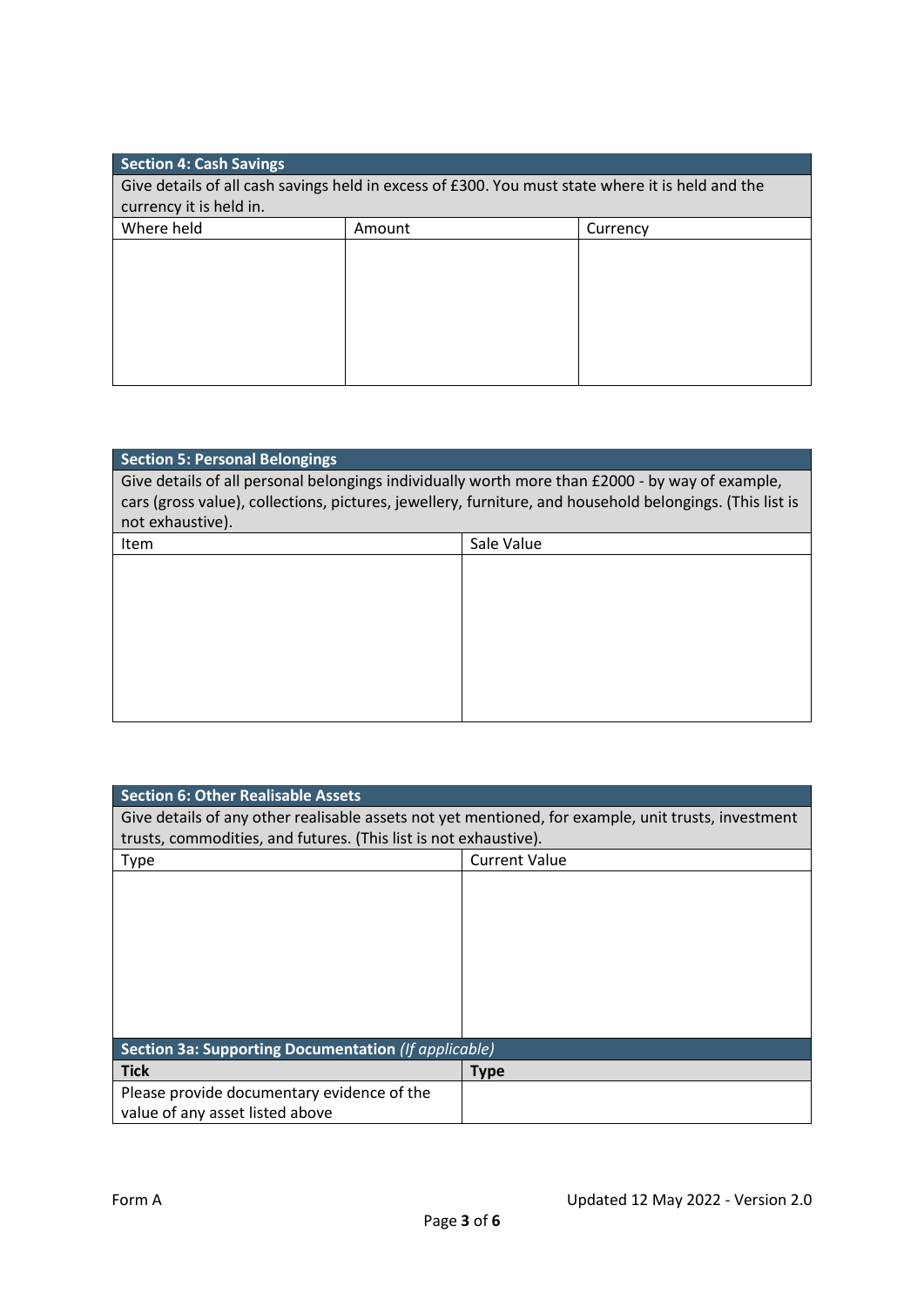| <b>Section 7: Liabilities</b>                                                                  |                       |             |                       |
|------------------------------------------------------------------------------------------------|-----------------------|-------------|-----------------------|
| Give details of any liabilities you have. Excludes mortgage(s). INCLUDE money owed on credit   |                       |             |                       |
| cards and store cards, bank loans, hire purchase agreements and any overdrawn bank or building |                       |             |                       |
| society accounts.                                                                              |                       |             |                       |
| Liability                                                                                      | <b>Current Amount</b> |             | <b>Repayment Term</b> |
| (i.e. total amount owed,                                                                       |                       |             |                       |
| current monthly payments and                                                                   |                       |             |                       |
| terms                                                                                          |                       |             |                       |
|                                                                                                | £                     |             |                       |
|                                                                                                |                       |             |                       |
|                                                                                                |                       |             |                       |
|                                                                                                |                       |             |                       |
|                                                                                                |                       |             |                       |
|                                                                                                |                       |             |                       |
|                                                                                                |                       |             |                       |
|                                                                                                |                       |             |                       |
|                                                                                                |                       |             |                       |
| <b>Section 7a: Supporting Documentation (If applicable)</b>                                    |                       |             |                       |
| <b>Type</b>                                                                                    |                       | <b>Tick</b> |                       |
| Please provide up to date statements of any                                                    |                       |             |                       |
| liabilities listed above and a copy of any loan                                                |                       |             |                       |
| agreements                                                                                     |                       |             |                       |

| Section 8: Net (Monthly) Income (after tax/contribution deductions) |              |
|---------------------------------------------------------------------|--------------|
| <b>Salary</b> (employment)                                          | £            |
|                                                                     |              |
| States of Guernsey benefit                                          | £            |
| <b>Bonuses/Commission</b>                                           | £            |
|                                                                     | $\mathbf{f}$ |
| <b>Tips/Gratuities</b>                                              |              |
| (not already included in Salary pay declared)                       |              |
| Income from <b>let property</b> (rent received)                     | See Form G   |
|                                                                     |              |
|                                                                     |              |
| Section 8a: Supporting Documentation (if applicable)                |              |
| <b>Type</b>                                                         | <b>Tick</b>  |
| Please provide your most recent December                            |              |
| (end of year) Wage/Salary slip and the last 3                       |              |
| months Wage/Salary slips together with                              |              |
| documentary evidence of any Bonuses or                              |              |
| Commission you have earnt in the last 12                            |              |
| months.                                                             |              |
| Please provide confirmation of your benefit                         |              |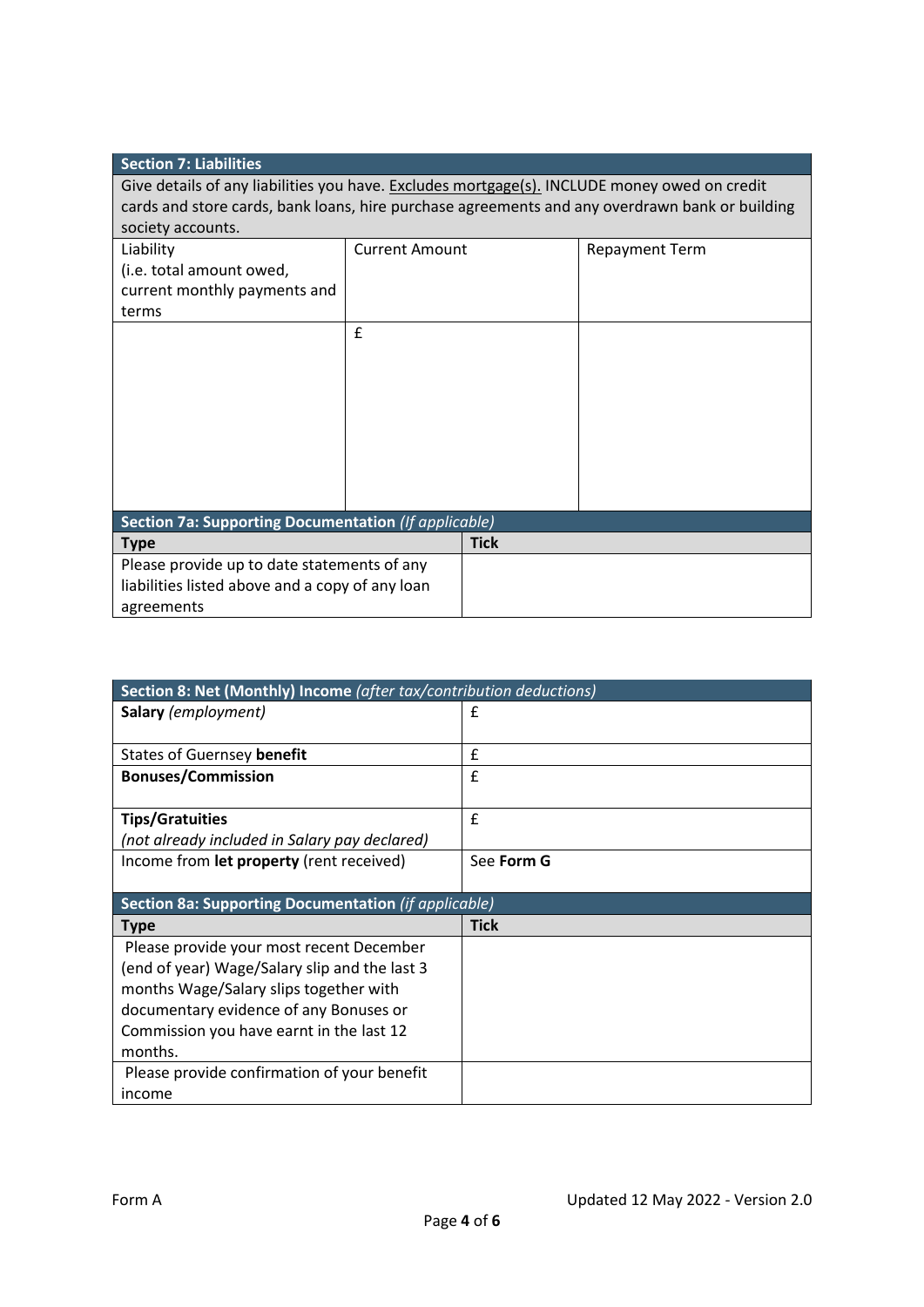| <b>Section 9: Primary Residence</b>     |                            |  |
|-----------------------------------------|----------------------------|--|
| <b>Property Name and Address</b>        |                            |  |
|                                         |                            |  |
|                                         |                            |  |
|                                         |                            |  |
| Do you own this property?               |                            |  |
| Please circle one of the options below. |                            |  |
|                                         |                            |  |
| <b>Yes</b>                              | <b>No</b>                  |  |
|                                         |                            |  |
| Please complete section 11              | Please complete section 10 |  |

| <b>Section 10: Primary Residence - Rental Property</b> |             |  |
|--------------------------------------------------------|-------------|--|
| Monthly rental cost of Primary Residence               |             |  |
| Lease expiry (DD/MM/YYYY)                              |             |  |
| Section 10a: Supporting Documentation (If applicable)  |             |  |
| <b>Type</b>                                            | <b>Tick</b> |  |
| Please provide a copy of your most recent              |             |  |
| rental lease                                           |             |  |

| <b>Section 11: Primary Residence - Property Ownership</b>             |                  |                            |                            |  |
|-----------------------------------------------------------------------|------------------|----------------------------|----------------------------|--|
| Value of Primary Residence                                            |                  | £                          |                            |  |
| Mortgage(s) (For your Primary Residence only)                         |                  |                            |                            |  |
| Mortgagee's name                                                      | Type of Mortgage | <b>Balance Outstanding</b> | <b>Remaining Repayment</b> |  |
| and address                                                           |                  | on the Mortgage            | Term                       |  |
|                                                                       |                  |                            |                            |  |
| 1.                                                                    |                  |                            |                            |  |
|                                                                       |                  |                            |                            |  |
|                                                                       |                  |                            |                            |  |
|                                                                       |                  |                            |                            |  |
|                                                                       |                  |                            |                            |  |
|                                                                       |                  |                            |                            |  |
| 2.                                                                    |                  |                            |                            |  |
|                                                                       |                  |                            |                            |  |
|                                                                       |                  |                            |                            |  |
|                                                                       |                  |                            |                            |  |
|                                                                       |                  |                            |                            |  |
|                                                                       |                  |                            |                            |  |
| Other                                                                 |                  |                            |                            |  |
|                                                                       |                  |                            |                            |  |
|                                                                       |                  |                            |                            |  |
| Section 11a: Supporting Documentation (If applicable)                 |                  |                            |                            |  |
| <b>Type</b>                                                           |                  | <b>Tick</b>                |                            |  |
| Please provide your most recent Mortgage Statement(s) and a valuation |                  |                            |                            |  |
| of the property (within the last 6 months)                            |                  |                            |                            |  |